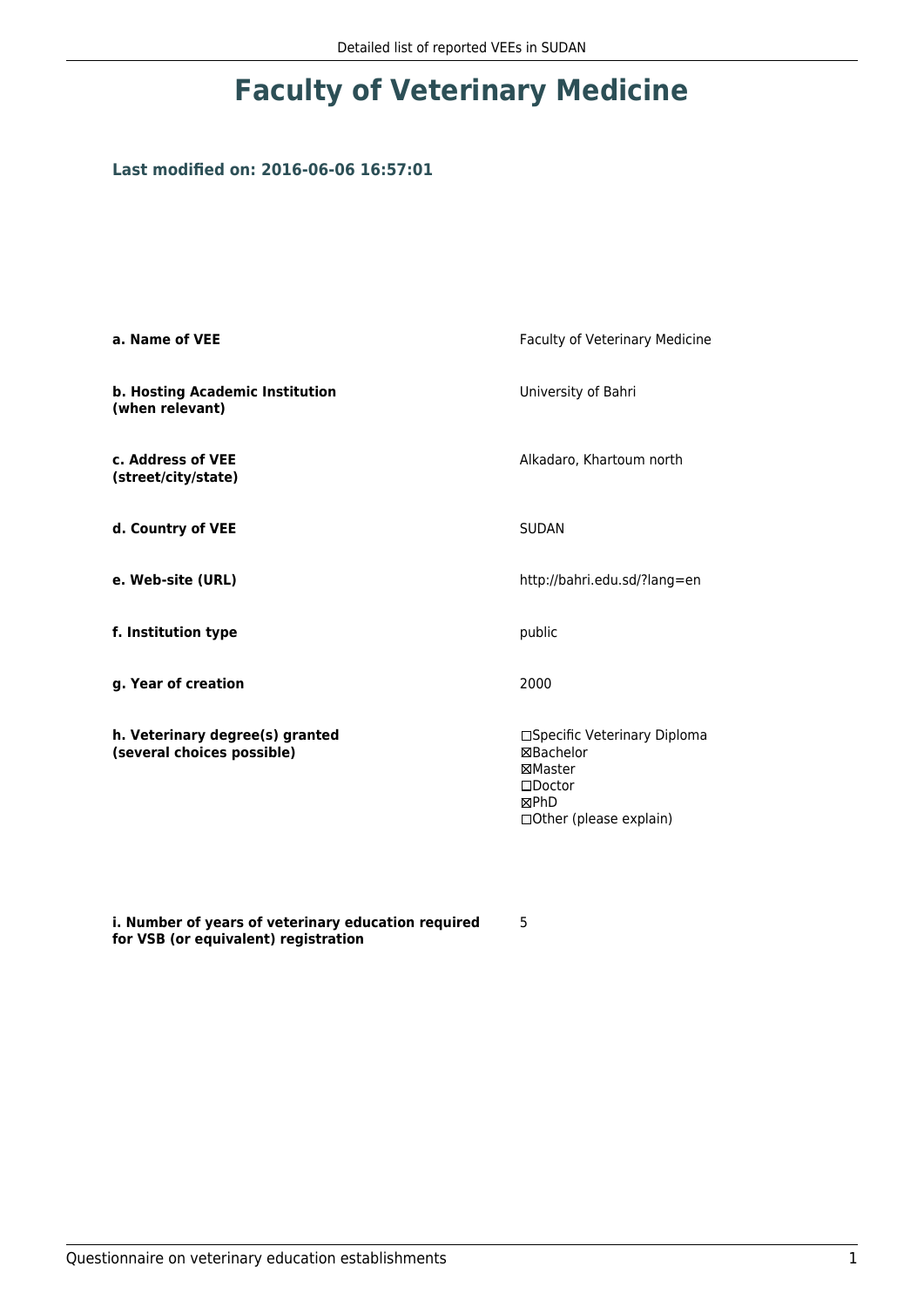## **j. Average number of veterinary students per class**

| within the establishment |
|--------------------------|
|                          |

|                                                                                                   | 1st Year                                                                                                                                                              | 51-100                             |
|---------------------------------------------------------------------------------------------------|-----------------------------------------------------------------------------------------------------------------------------------------------------------------------|------------------------------------|
|                                                                                                   | 2d Year                                                                                                                                                               | 51-100                             |
|                                                                                                   | 3d Year                                                                                                                                                               | 51-100                             |
|                                                                                                   | 4th Year                                                                                                                                                              | 51-100                             |
|                                                                                                   | 5th Year                                                                                                                                                              | 51-100                             |
|                                                                                                   | 6th Year                                                                                                                                                              |                                    |
|                                                                                                   | 7th Year                                                                                                                                                              |                                    |
| k. Average number of veterinary graduates per year<br>from the establishment                      | 51-100                                                                                                                                                                |                                    |
| I. Minimum education required for admission to the<br>establishment<br>(several choices possible) | ⊠High School University Entrance<br>Qualification<br>□Pre-Veterinary Science Diploma<br>□Pre-Veterinary Science Degree<br>□Other specific VEE entrance qualifications |                                    |
| m. Is there a selection procedure at<br>(several choices possible)                                | <b>⊠National level</b><br>$\Box$ State level<br>□Establishment level                                                                                                  |                                    |
| n. National accreditation/certification/approval                                                  | Yes                                                                                                                                                                   |                                    |
|                                                                                                   | <b>Accrediting agency:</b>                                                                                                                                            |                                    |
|                                                                                                   | <b>Name of the Agency</b>                                                                                                                                             | Ministry of<br>Higher<br>Education |
|                                                                                                   | <b>Address of the</b><br><b>Agency</b>                                                                                                                                | Khartoum                           |
|                                                                                                   | Country of the<br><b>Agency</b>                                                                                                                                       | Sudan                              |
|                                                                                                   | Date granted (yyyy-<br>mm-dd)                                                                                                                                         | 1956-01-01                         |
|                                                                                                   | <b>Period of validity</b><br>(years)                                                                                                                                  | 5                                  |
| o. Regional accreditation/certification/approval                                                  | No                                                                                                                                                                    |                                    |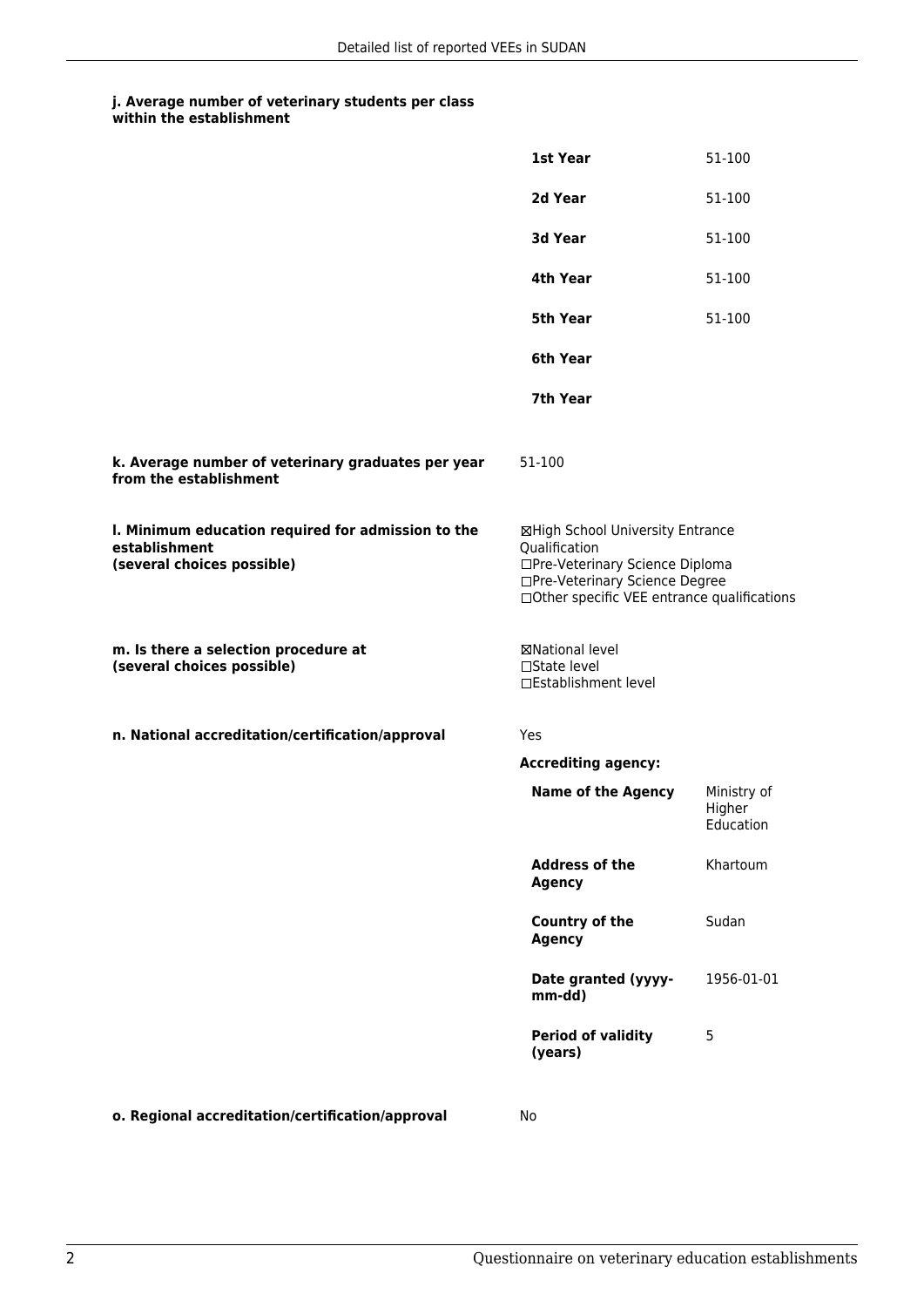#### **p. Any form of other international accreditation/certification/approval?**

No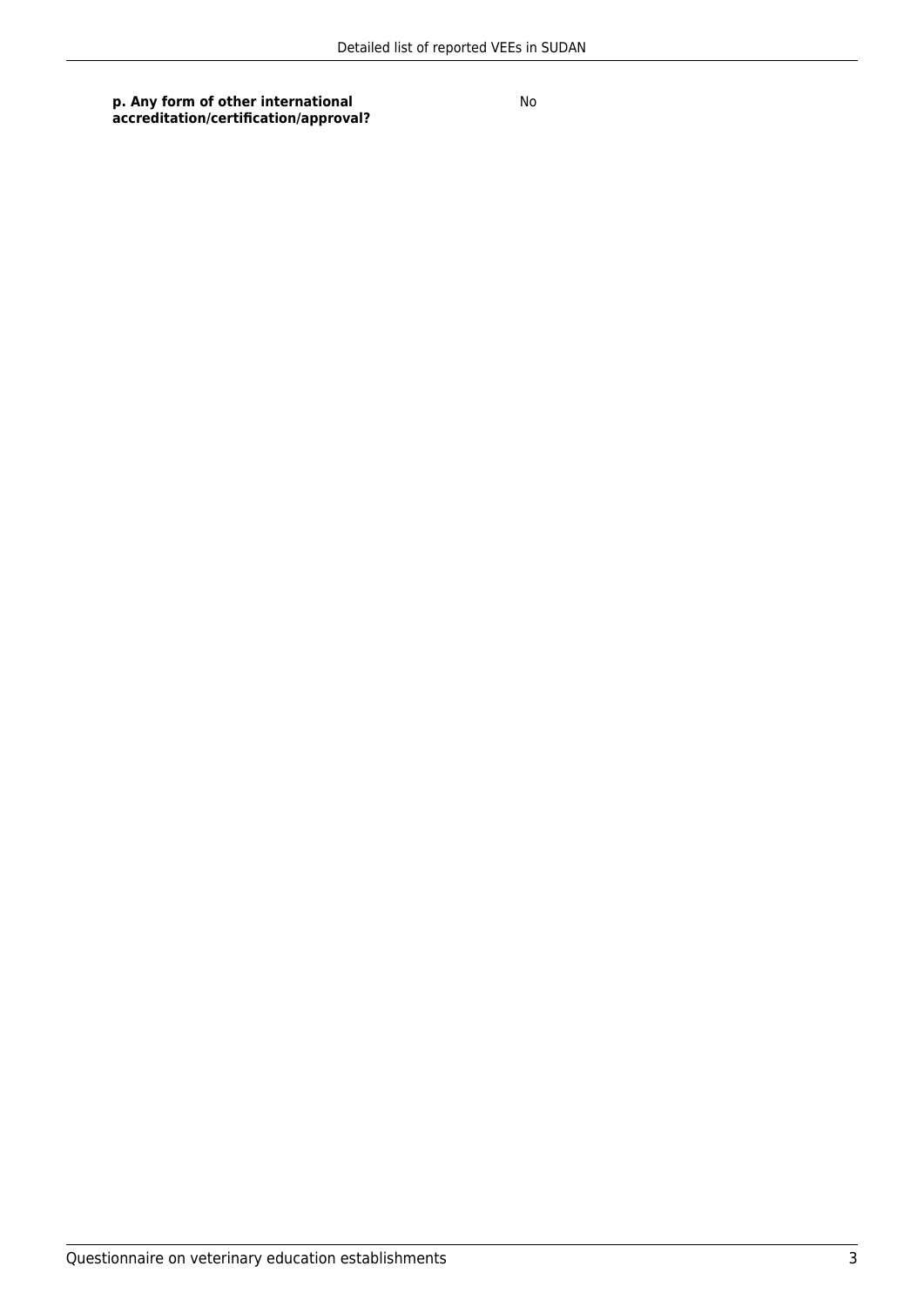# **Faculty of Veterinary Medicine**

### **Last modified on: 2016-06-10 09:17:31**

| a. Name of VEE                                                | <b>Faculty of Veterinary Medicine</b>                                                                             |  |
|---------------------------------------------------------------|-------------------------------------------------------------------------------------------------------------------|--|
| b. Hosting Academic Institution<br>(when relevant)            | University of Khartoum                                                                                            |  |
| c. Address of VEE<br>(street/city/state)                      | Shambat, Khartoum north                                                                                           |  |
| d. Country of VEE                                             | <b>SUDAN</b>                                                                                                      |  |
| e. Web-site (URL)                                             | http://www.uofk.edu/                                                                                              |  |
| f. Institution type                                           | public                                                                                                            |  |
| g. Year of creation                                           | 1938                                                                                                              |  |
| h. Veterinary degree(s) granted<br>(several choices possible) | □Specific Veterinary Diploma<br>⊠Bachelor<br>⊠Master<br>$\square$ Doctor<br>⊠PhD<br>$\Box$ Other (please explain) |  |

**i. Number of years of veterinary education required for VSB (or equivalent) registration**

5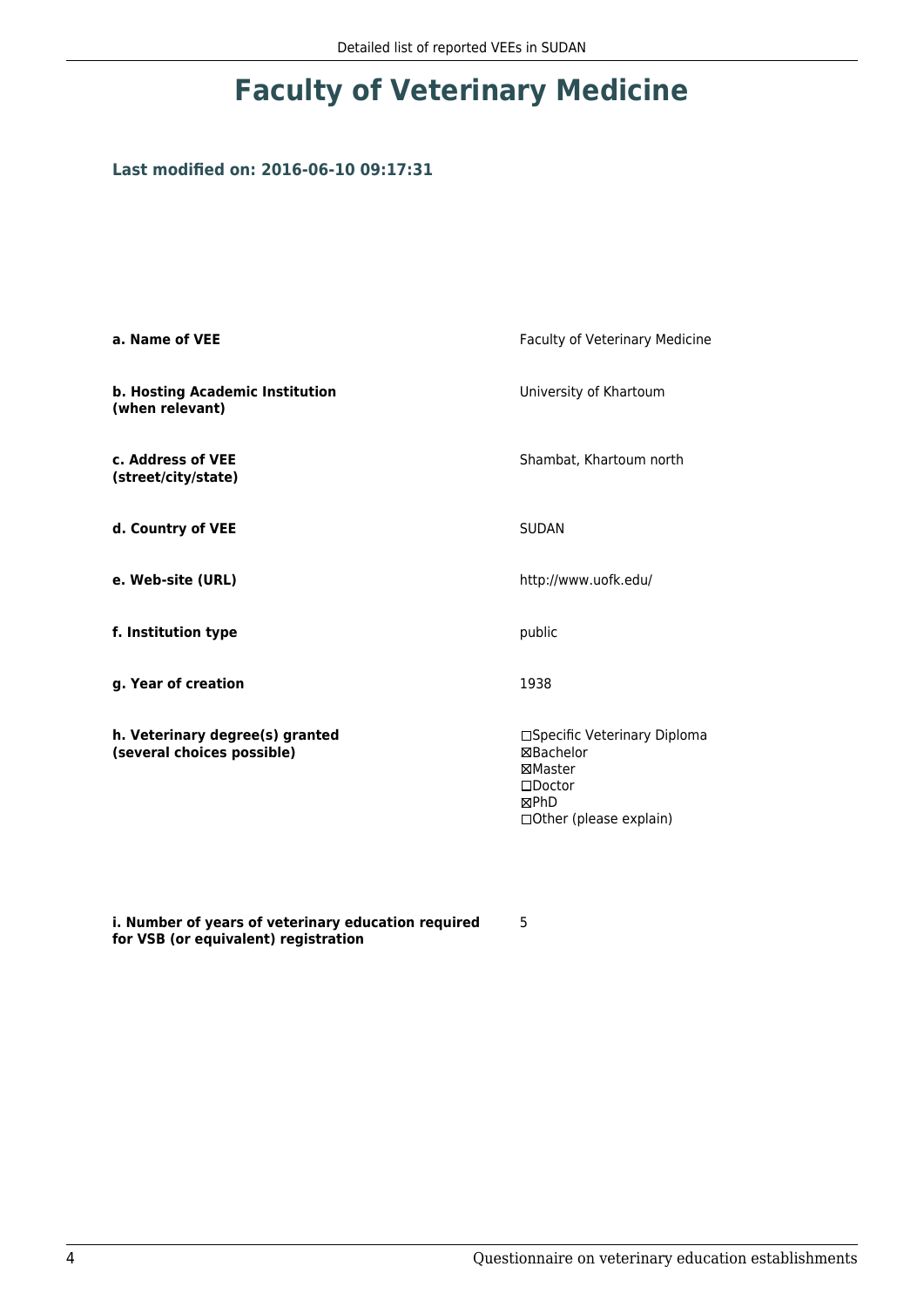## **j. Average number of veterinary students per class**

| within the establishment |
|--------------------------|
|                          |

|                                                                                                   | 1st Year                                                                                                                                                              | 101-150                            |
|---------------------------------------------------------------------------------------------------|-----------------------------------------------------------------------------------------------------------------------------------------------------------------------|------------------------------------|
|                                                                                                   | 2d Year                                                                                                                                                               | 101-150                            |
|                                                                                                   | 3d Year                                                                                                                                                               | 101-150                            |
|                                                                                                   | 4th Year                                                                                                                                                              | 101-150                            |
|                                                                                                   | 5th Year                                                                                                                                                              | 101-150                            |
|                                                                                                   | 6th Year                                                                                                                                                              |                                    |
|                                                                                                   | 7th Year                                                                                                                                                              |                                    |
| k. Average number of veterinary graduates per year<br>from the establishment                      | 101-150                                                                                                                                                               |                                    |
| I. Minimum education required for admission to the<br>establishment<br>(several choices possible) | ⊠High School University Entrance<br>Qualification<br>□Pre-Veterinary Science Diploma<br>□Pre-Veterinary Science Degree<br>□Other specific VEE entrance qualifications |                                    |
| m. Is there a selection procedure at<br>(several choices possible)                                | ⊠National level<br>$\Box$ State level<br>□Establishment level                                                                                                         |                                    |
| n. National accreditation/certification/approval                                                  | Yes                                                                                                                                                                   |                                    |
|                                                                                                   | <b>Accrediting agency:</b>                                                                                                                                            |                                    |
|                                                                                                   | <b>Name of the Agency</b>                                                                                                                                             | Ministry of<br>Higher<br>Education |
|                                                                                                   | <b>Address of the</b><br><b>Agency</b>                                                                                                                                | Khartoum                           |
|                                                                                                   | Country of the<br><b>Agency</b>                                                                                                                                       | Sudan                              |
|                                                                                                   | Date granted (yyyy-<br>mm-dd)                                                                                                                                         | 1956-01-01                         |
|                                                                                                   | <b>Period of validity</b><br>(years)                                                                                                                                  | 5                                  |
| o. Regional accreditation/certification/approval                                                  | No                                                                                                                                                                    |                                    |